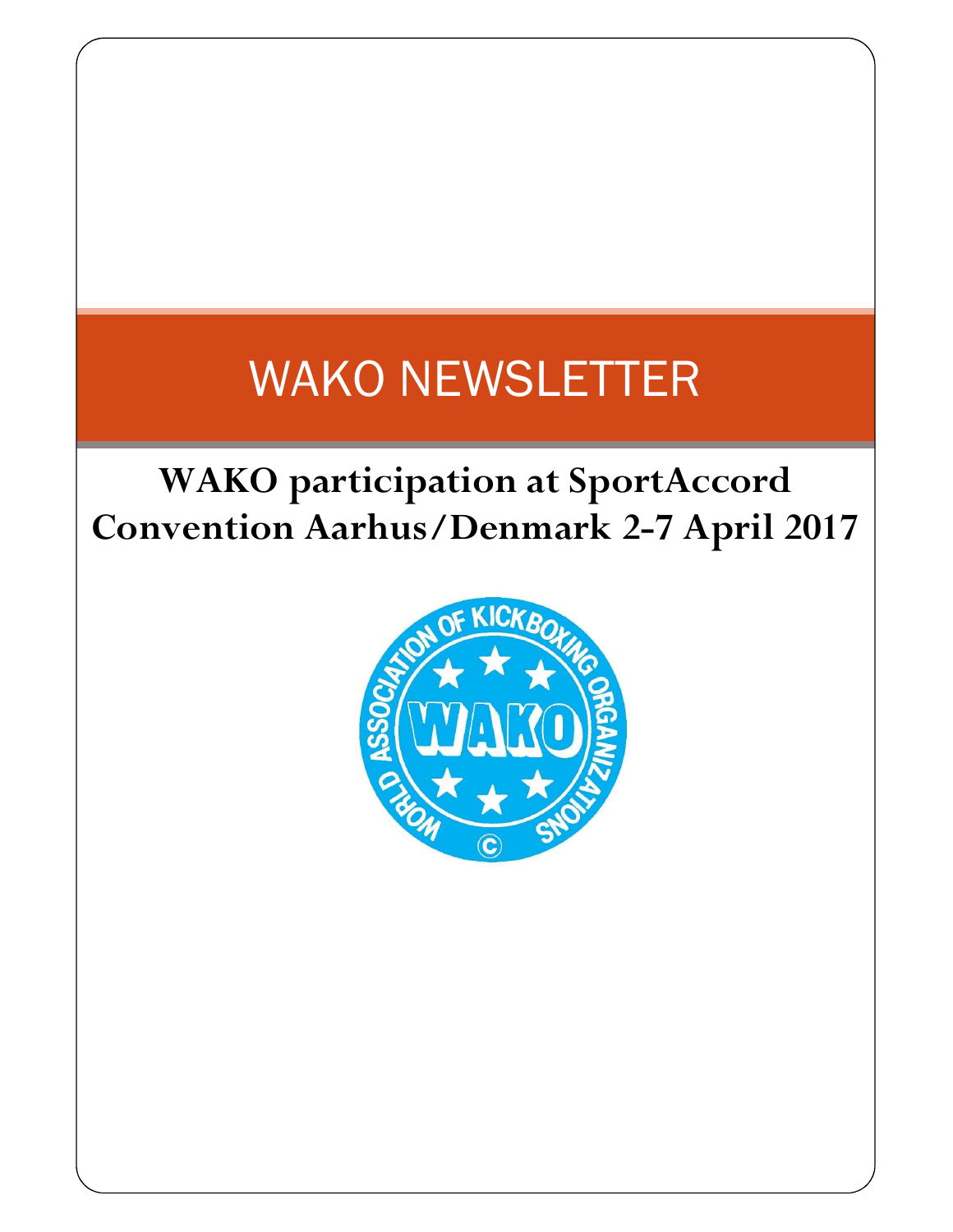WAKO NEWSLETTER

## WAKO NEWSLETTER

### WAKO participation at SportAccord Convention Aarhus/Denmark 2-7 April 2017

First week of April 2017 was very important week for WAKO kickboxing sport.

On SportAccord convention approx 96 International Sport Federations and 10 associated members. In total 1.620 delegates were present from the Sports which are recognized by SportAccord, including the exhibitions.

WAKO delegation was: Prof. Dr. Borislav Pelevic, WAKO President, Espen Lund, WAKO Vice President and Chairman of The WAKO International Relations Committee and Roy Baker, WAKO Vice President and WAKO Europe Acting President.

WAKO delegates undertook all advances of this opportunity to conduct multiple meetings with representatives of many International Organizations and the IOC itself in support of our ongoing IOC membership application:

IOC, SportAccord, AIMS, IWGA, FISU, ARISF, IWG, Peace&Sport...and with many persons representing IOC: Mike Joyce, IOC Sport Department, Dr Ugur Erdener IOC Vice President , Mr. Ching-Kuo Wu who is IOC Executive Board member, Nenad Lalovic, IOC member, Mr. Jose Perurena IOC member, Patrick Baumann, IOC member, as well as many other sport officials.

Dr. Thomas Bach, IOC President has opened the SportAccord Convention and AIMS General Assembly during SportAccord Convention.

WAKO is a member of SportAccord and AIMS.



Dr. Thomas Bach, IOC President addressing Dr. Thomas Bach opening SportAccord the AIMS conference members Convention

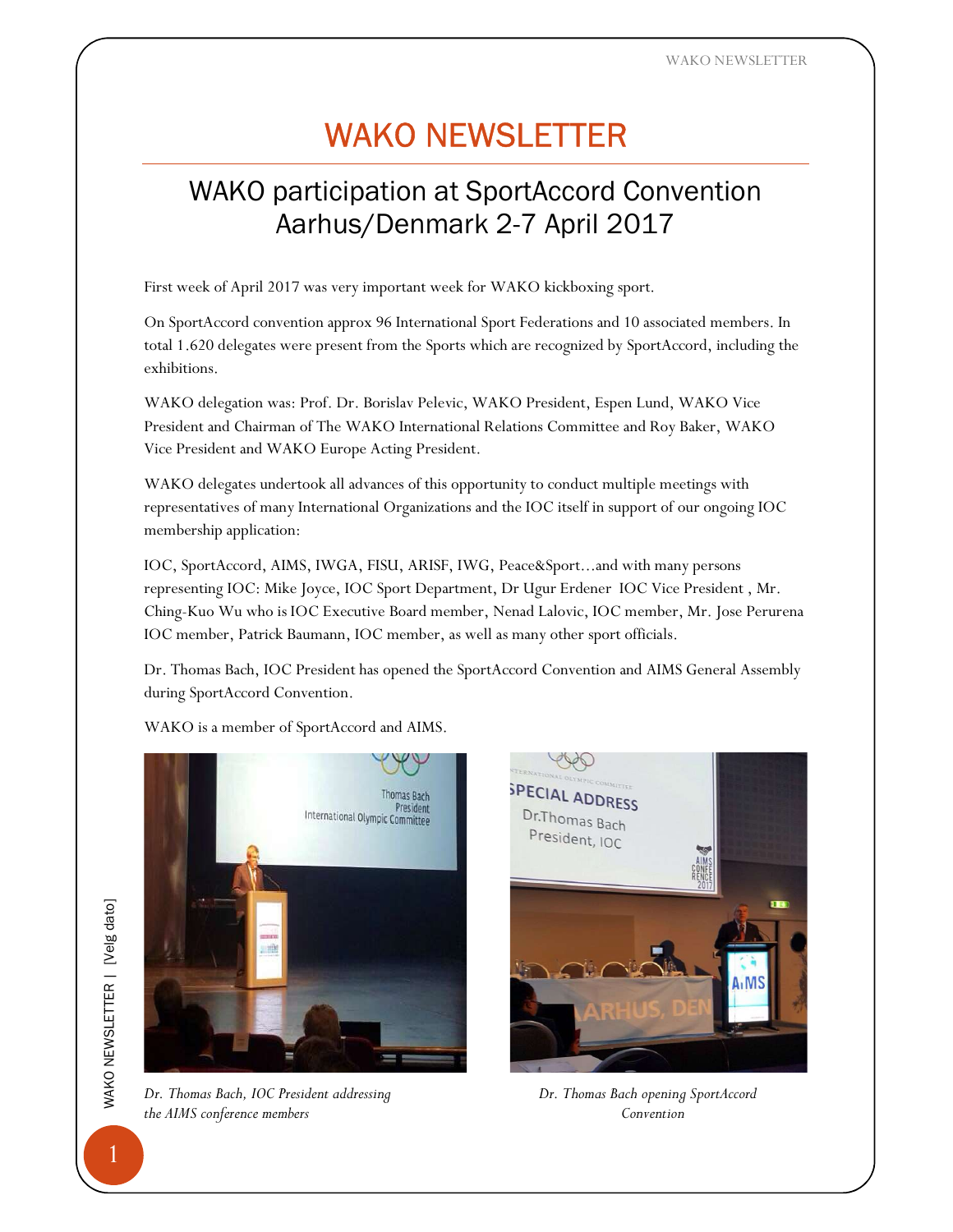#### SPORTACCORD CONVENTION

SportAccord Convention is the world's premier and most exclusive annual event at the service of sport. It is focused on driving positive change internationally and dedicated to engaging and connecting: International Sports Federations, rights holders, organising committees, cities, press and media, businesses and other organisations involved in the development of sport.

#### SPORTACCORD GENERAL ASSEMBLY

SportAccord had its General Assembly during the event, where the main issue was changing the name of the organization in to GAISF (Global Association of International Sport Federations), as well as





Mr. Kit McConnell, IOC Sports Director, speaking during SportAccord General Assembly

2 WAKO NEWSLETTER | [Velg dato]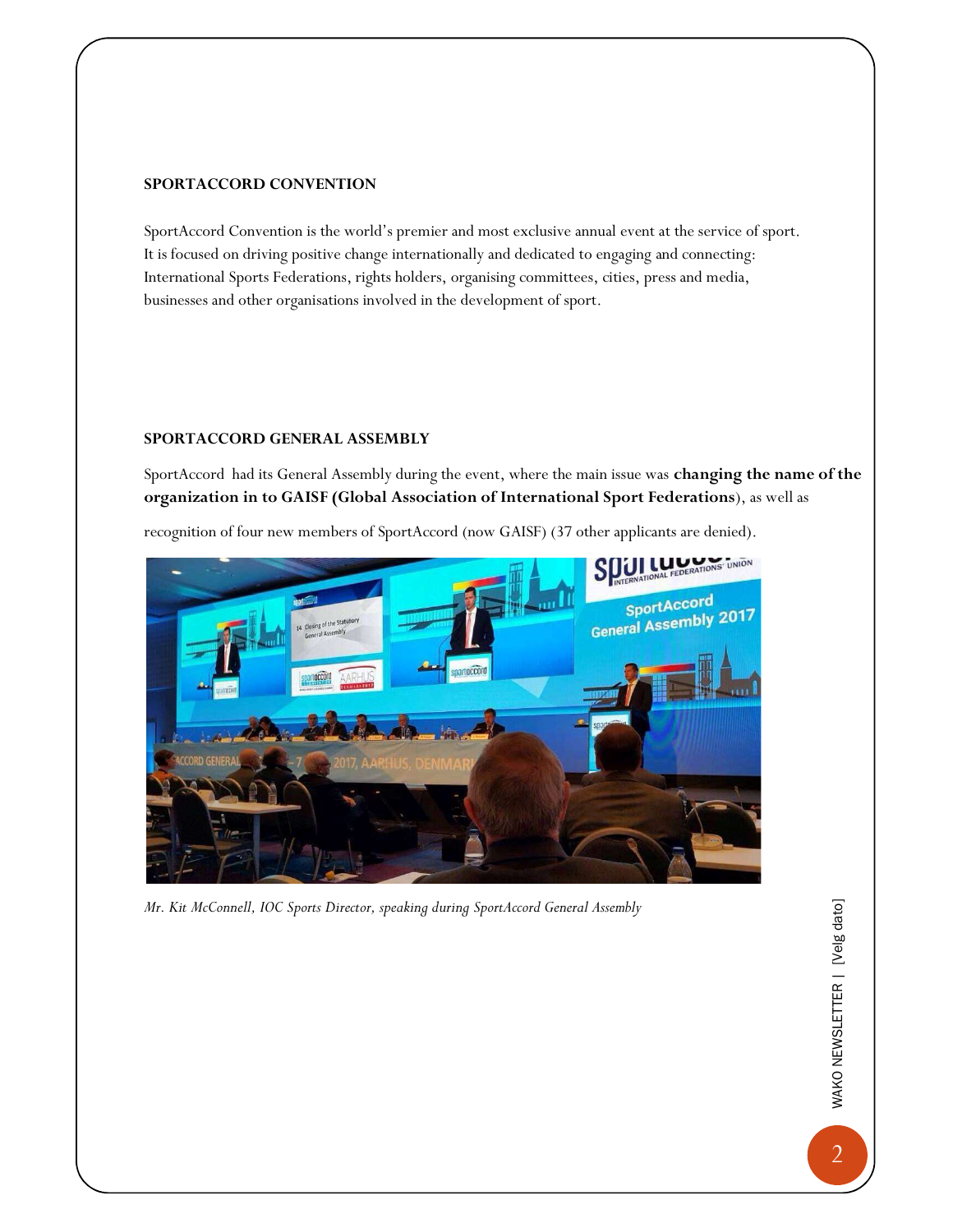#### IWGA ( INTERNATIONAL WORLD GAMES ASSOCIATION ) - GENERAL ASSEMBLY

IWGA had its General Assembly on 4th of April during the event, and the main decisions were:

- -Best global media coverage ever for The World Games.
- No new members accepted in the IWGA.
- Strong IOC & IWGA cooperation



IWGA Annual meeting (General Assembly)

# THE MUSS CONTRAL AS<br>  $\frac{25}{20}$  AIMS (ALLIA<br>
GENERAL AS<br>
AIMS had its Go<br>
sporting federal<br>
SOMERS AIMS (ALLIANCE OF THE RECOGNIZED INDEPENDENT MEMBERS OF SPORT) GENERAL ASSEMBLY

AIMS had its General Assembly also and the main issue was the social responsibility and cooperation of sporting federations.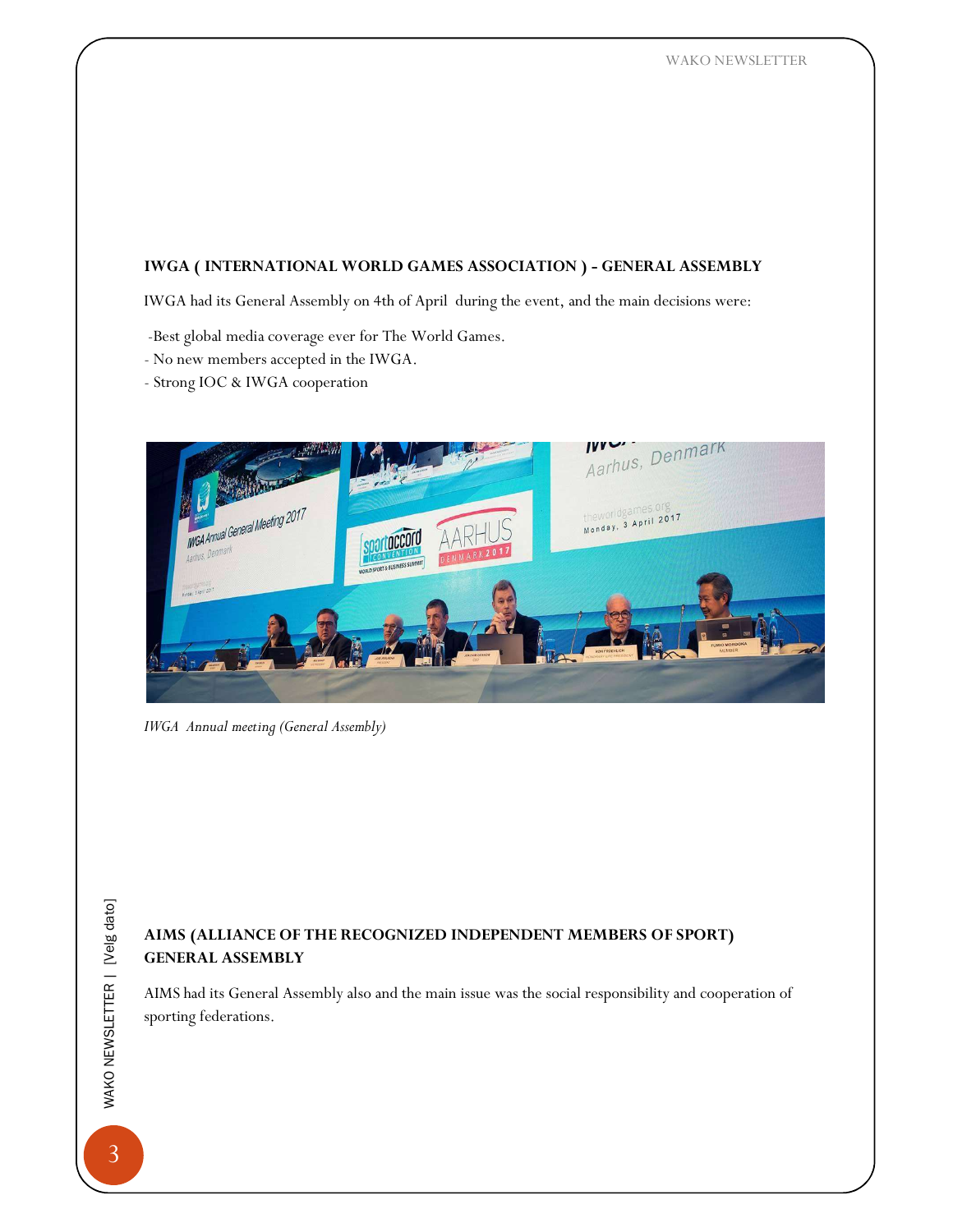

Stephan Fox, AIMS President and SportAccord Vice President during AIMS General Assembly

#### WAKO DELEGATION MEETING WITH IOC REPRESENTATIVE MIKE JOYCE

We had a meeting between WAKO delegates: Borislav Pelevic, Roy Baker and Espen Lund and IOC Sport department representative Mr. Mike Joyce. The main issue of the meeting was WAKO Application for the recognition. We delivered the statues of the points discussed in Dublin 3<sup>rd</sup> March. Mr. Joyce was satisfied with how the things proceeds in WAKO and expressed his sincere hope of positive outcome of the process within 2017.

We don't know yet in what meeting IOC will bring up Membership issues. However, what we know is that only the shortlisted IFs from 2016 will be evaluated. WAKO need to keep on their toes and deliver quality and act competitive as a solid international sport federation, united and focused on this primary goal.



WAKO President with Mike Joyce **Roy Baker and Mike Joyce** 



4 WAKO NEWSLETTER | [Velg dato]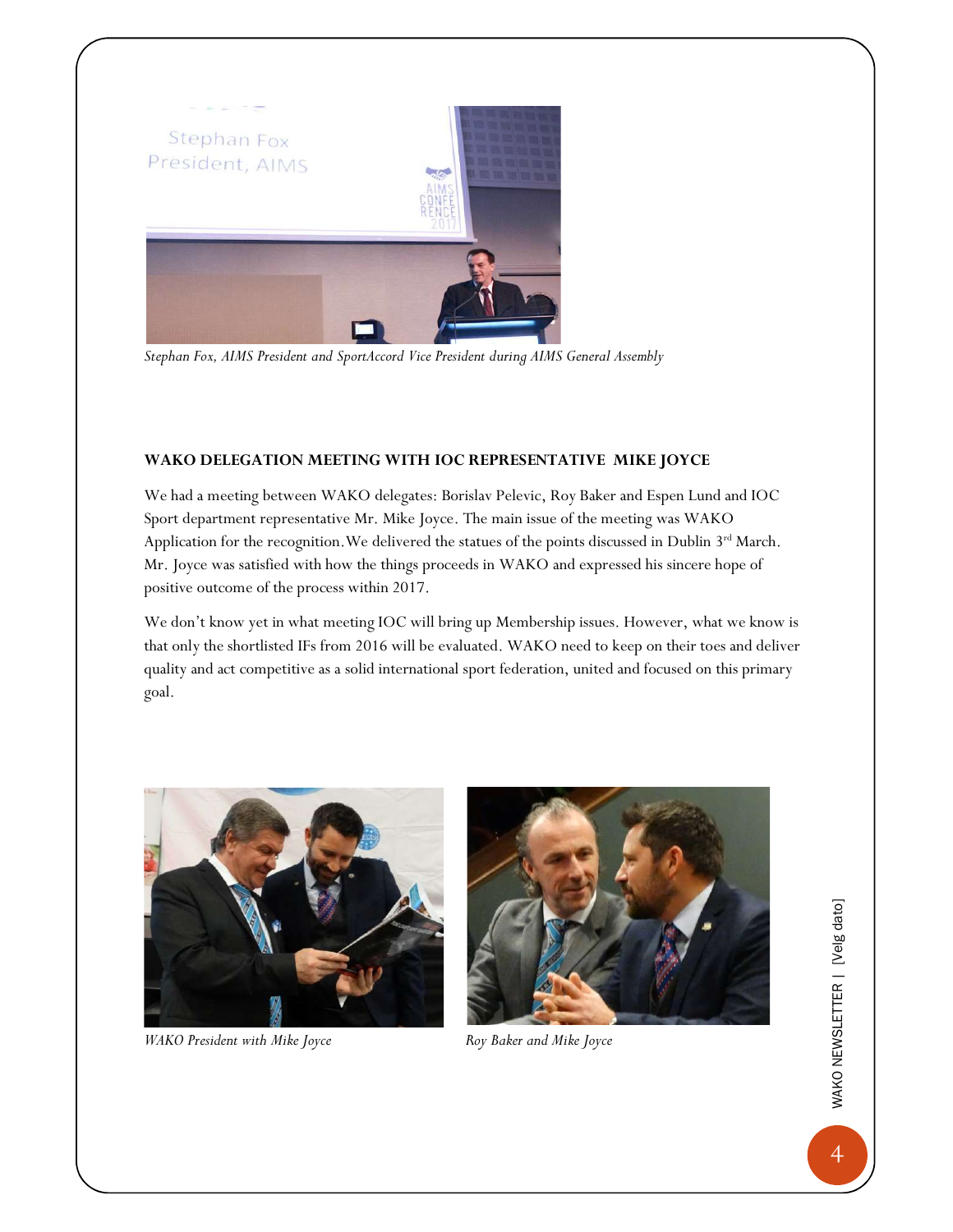#### WAKO DELEGATION WITH THE PRESIDENT OF THE PEACE & SPORT

6th April was the date dedicated to peace through sport. WAKO is fully committed to the 6th April Peace & Sport initiative and delegates joined the P&S campaign during Convention.



WAKO delegates in White Card campaign



President Mr. Joel Bouzou and other officials in the White Card campaign during SportAccord Convention

#### MEETING WITH SPORTACCORD (now GAISF) PRESIDENT PATRICK BAUMANN

We had a separate meeting with a very busy Mr. Patrick Baumann, SportAccord President (now GAISF) for WAKO was an opportunity to establish and strengthen good relations between WAKO and SportAccord, discuss about IOC application for the recognition and to analyze the complex problems of the international sport today. Except being GAISF President Mr. Baumann chair the International Basketball Federation as General Secretary, he is IOC member and he is also chairman of the Lausanne 2020 Youth Olympic Games. I would consider him as busy, influential and very important partner for WAKO future.



With Mr. Patrick Baumann, SportAccord (now GAISF) President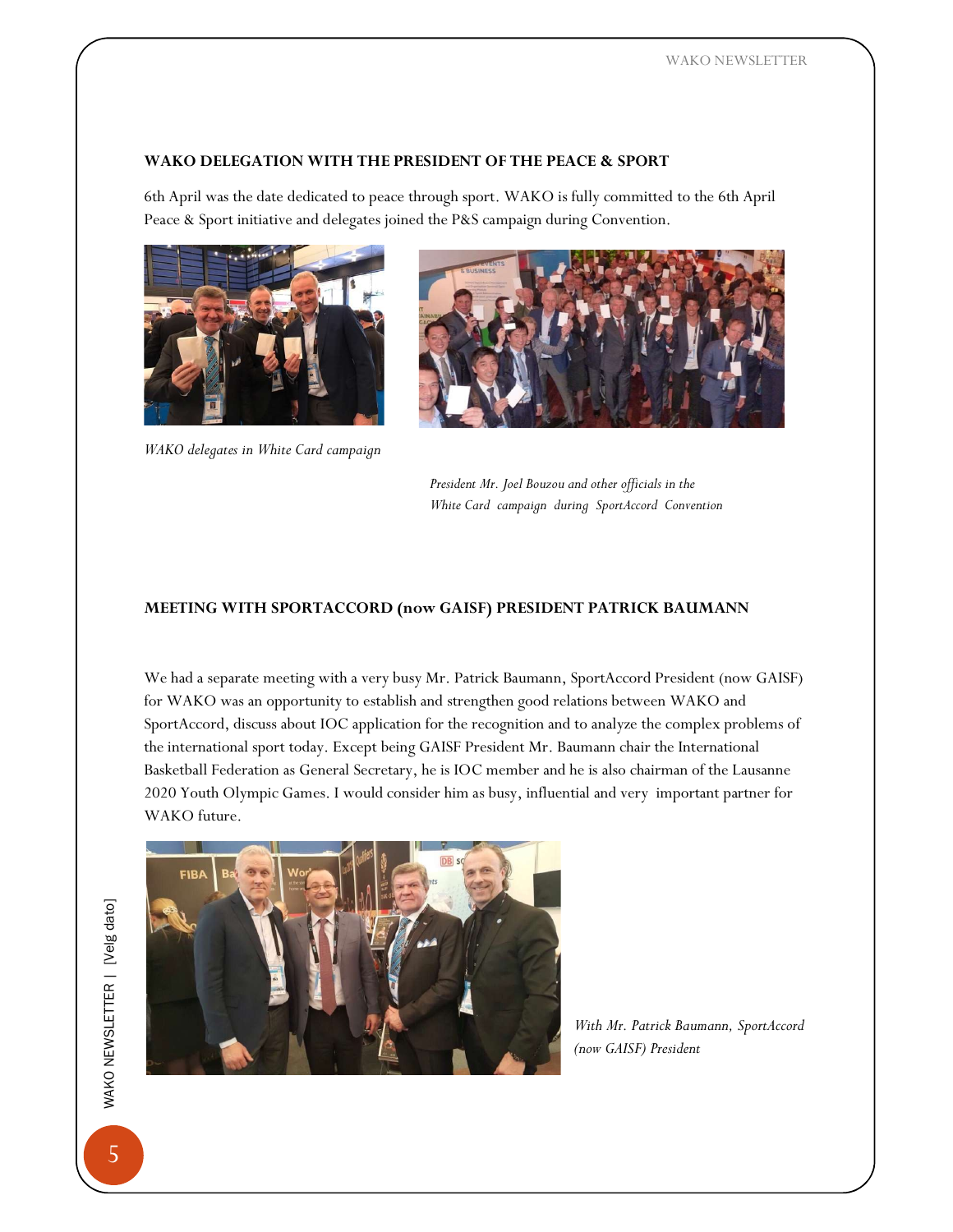#### MEETING WITH IWGA (WORLD GAMES) PRESIDENT

WAKO delegates meeting with IWGA (The World Games) President Mr. Jose Perurena, was one of the most important meetings during the SportAccord Convention. Since Mr. Perurena is also IOC Member, it was the perfect occasion to discuss WAKO Application for IOC recognition. Very interested in the ongoing process, Mr. Perurena was introduced with third, revised WAKO Application and went through the main documents. He was very pleased how WAKO is structured and organized.

He promised full support for the WAKO in the process of recognition. Recognition of the new IOC members is upon the IOC Sports Department so he suggested soon conversation with colleagues from the IOC Sports Department about WAKO.

The second issue at the meeting was The World Games in July in Wroclaw and WAKO participation. He stressed the importance of the participation on The World Games since the IOC recognized IWGA The World Games as a partner and Olympic Channel will broadcast The World Games in Wroclaw. "IOC and other partners are interested in what we are doing and how we develop because they expect us to set the stage for new sports which bring in new audiences and attract young people", stressed Mr. Perurena.



WAKO President with Mr. Jose Perurena

#### WITH MR. RAFFAELE CHIULLI PRESIDENT OF THE ARISF ( ASSOCIATION OF THE IOC RECOGNIZED SPORT FEDERATIONS)

WAKO - ARISF meeting at SportAccord Convention was one of the biggest challenges for WAKO Delegates, to establish good relations with ARISF, the association for all IOC recognized sport federations not a part of the Olympic Programme.

ARISF President Dr. Raffaele Chiulli, despite his informal character and very friendly approach to all delegates to the Convention, was very interested in a meeting with WAKO delegates to be informed about latest WAKO situation concerning number of member nations, number of practitioners, WAKO structure, IOC application for the recognition, etc. He has spoken of the pride in seeing five of ARISF sports included in the Tokyo 2020 Summer Olympic Games program.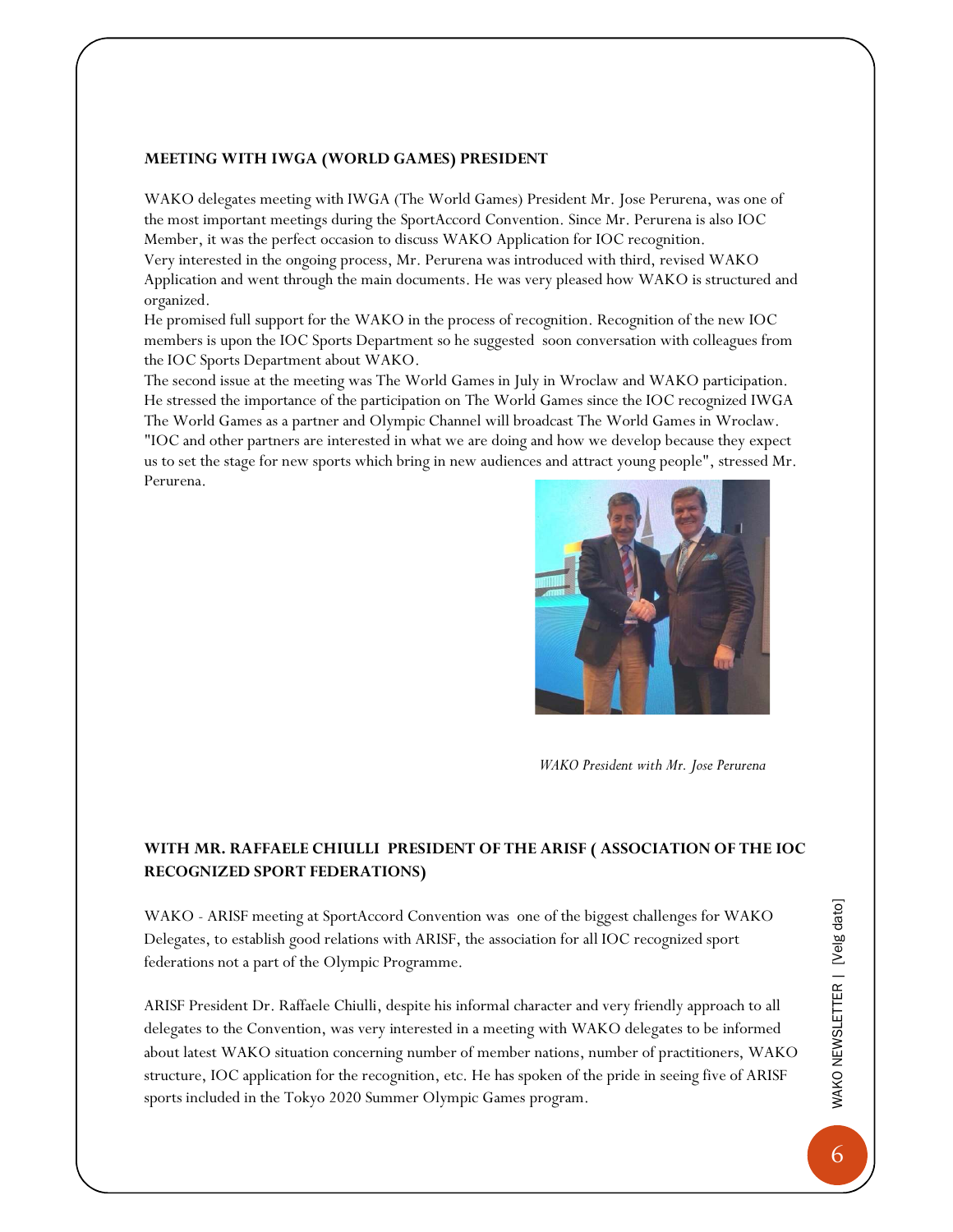He said: "There was a clear understanding that ARISF can play a key role in screening, monitoring and supporting all the IFs to help them achieve high standards in such areas as good governance."



WAKO delegates with ARISF President Mr. Raffaele Chiulli

#### WAKO - FISU meeting at SportAccord Convention

Very important outcome of the participation in the Convention was the meeting with FISU (International University Sports Federation) representatives.

WAKO President Borislav Pelevic had a pleasure to shake hands with FISU President Oleg Matytsin, as the confirmation of the positive outcome of WAKO Application for the membership in FISU. WAKO will become a FISU member during the next FISU General Assembly which will be held in August 2017 in Chinese Tai Pei. WAKO representatives have been invited on the event.



Borislav Pelevic and Oleg Matytsin, FISU President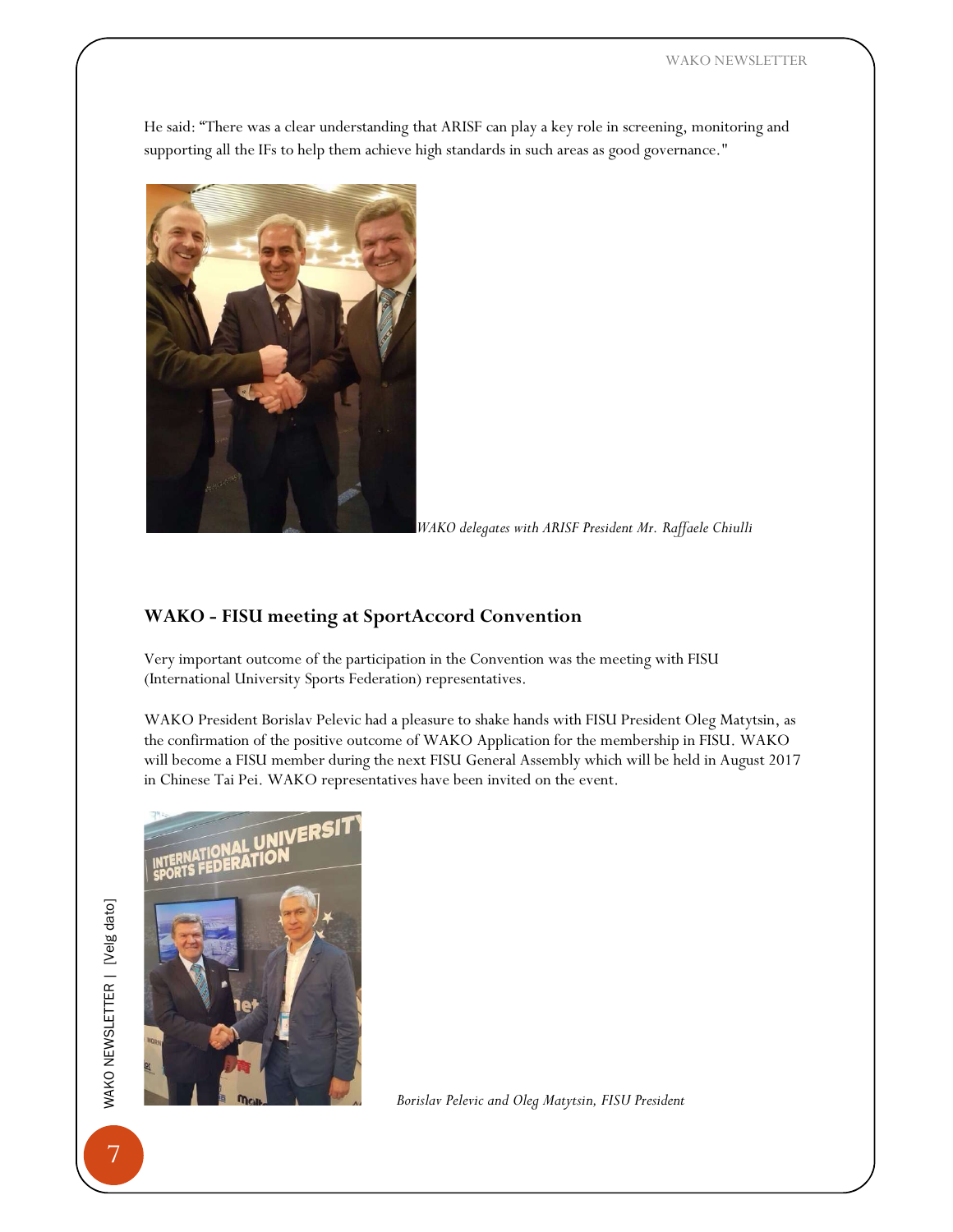#### WAKO – IWG MEETING

During Sportaccord (now GAISF) Convention in Aarhus, Denmark there was a meeting organized between WAKO and International Working Group on Women and Sport - IWG.

 Mr. Borislav Pelevic, WAKO President and Ms. Game Gyyneth Mothibi, IWG General Secretary, discussed about WAKO membership in IWG organization. Ms. Game Mothibi congratulated WAKO President membership. It was also discussed about preparations for the IWG Conference in Botswana 17-20 May 2018.

IWG is very reputable organization in International Sport, deals with gender equality and women's presence in sport at all levels. It creates initiatives aimed at promoting physical activity, offering men and women equal opportunities in sport and enlisting men as allies in the fight for gender equality.

"The most important highlight of this partnership for WAKO is to clearly step forward in work towards gender equality and equal participation of women and girls in kickboxing organization at all levels: as athletes, coaches, referees and executive officials," was the mutual statement after the meeting.



WAKO President with Ms. Game Mothibi, IWG General secretary

Daily schedule on the Convention was full of important activities. Meetings, presentations, plenary conferences and contacts with media were going on from the early morning so WAKO President Dr. Borislav Pelevic, WAKO Vice presidents Mr. Roy Baker and Mr. Espen Lund took all opportunities to introduce WAKO Application for the IOC recognition to the main sports authorities.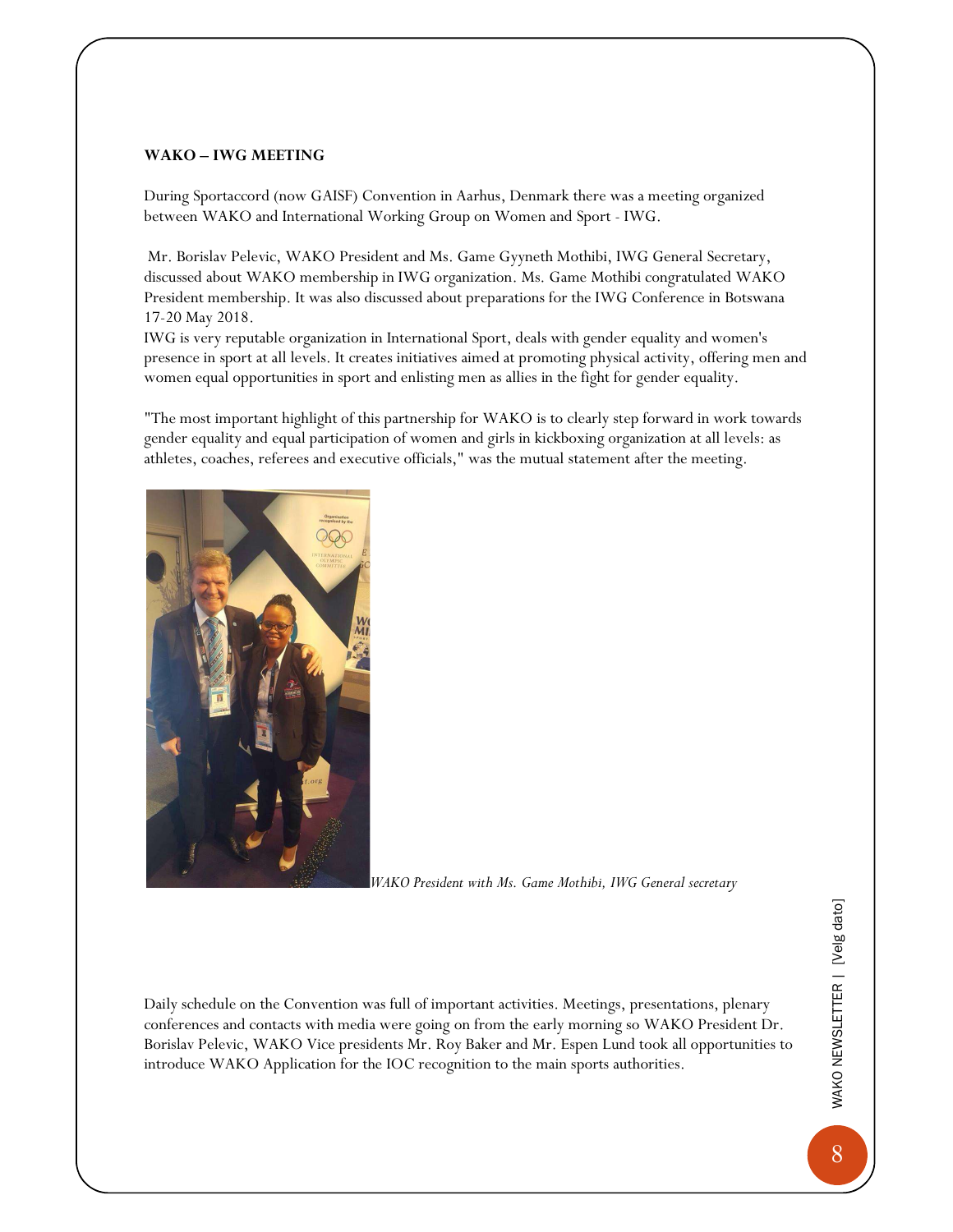#### MEETING WITH IOC VICE-PRESIDENT DR. UGUR ERDENER

Among all high-level meetings was the one with the IOC Vice President Dr. Ugur Erdener: (IOC History: Member of the Executive Board (2014-2016); IOC Vice-President (2016-); Member (2009-2014) then Chair (2014-2015) of the Medical Commission; Chair of the Medical and Scientific Commission (2015-); Member of the following Commissions: Women and Sport (2010-2014), Evaluation for the Games of XXXIII Olympiad in 2024 (2016-).

The most important issue on the meeting was WAKO Application and process of the IOC recognition. He knows the strong Turkish WAKO federation and is convinced about WAKO's strong international position and promised his full support.



WAKO delegates with Mr. Ugur Erdener, IOC Vice President

#### MEETING WITH IOC EXECUTIVE BOARD AND AIBA PRESIDENT DR. CHING-CUO WU

Borislav Pelevic and Espen Lund had a meeting with International Boxing Association AIBA President Dr. Ching-Kuo Wu, and with Executive Director AIBA William Louis-Marie.

What is the most important for WAKO is that Mr. Ching-Kuo Wu is also IOC Executive Board member.

During the meeting we went through a WAKO presentation, and the meeting was very productive for WAKO, in terms of convincing Mr. Wu to support WAKO.



WAKO delegates with Mr. Ching-Kuo Wu, IOC Executive Board member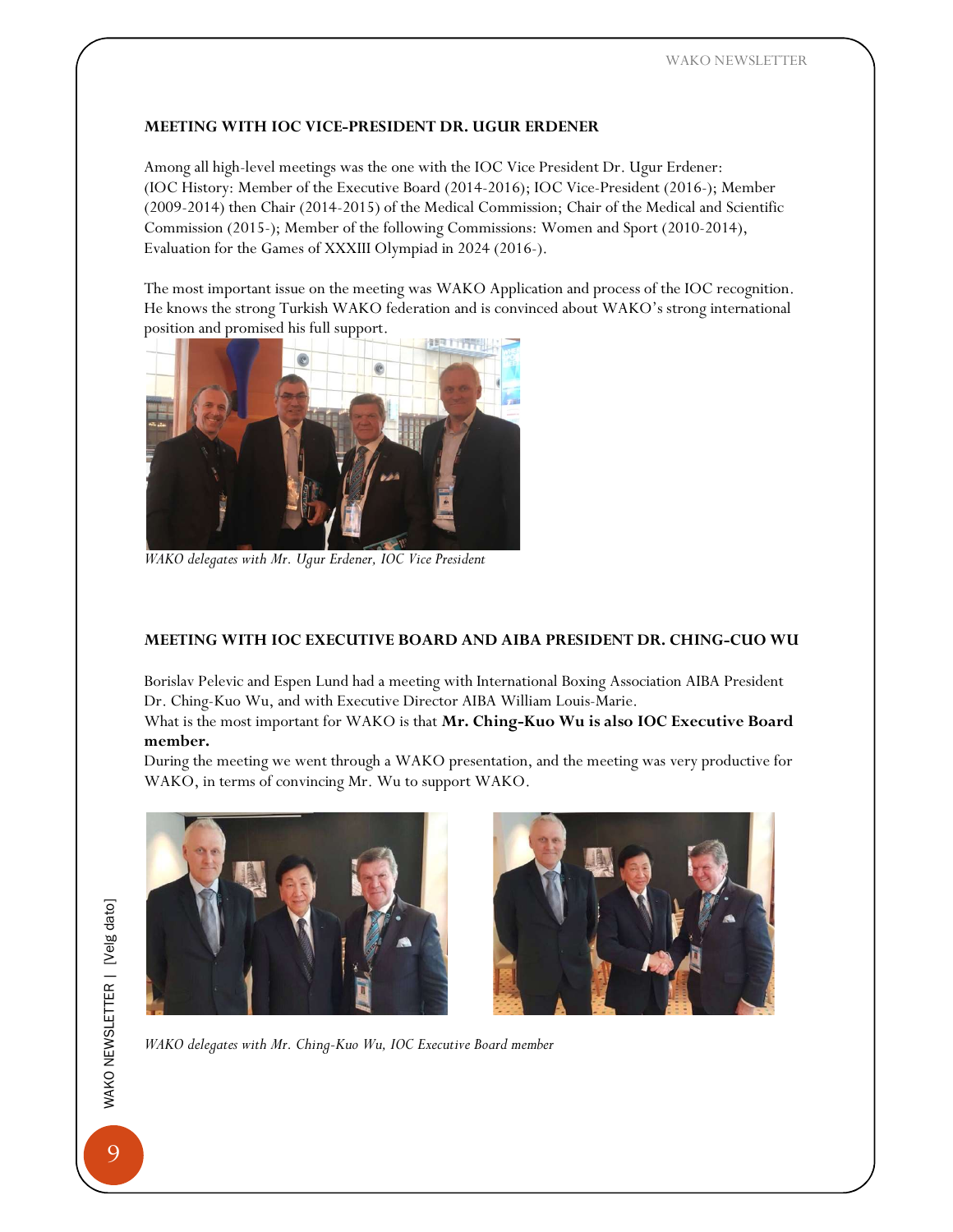WAKO delegates were present at the meeting with Stephan Fox, AIMS President and H.E. General Tanasak Patimapragorn Ph. D. Deputy Prime Minister of Thailand during the Opening Ceremony of SportAccord Convention 4th April, where was confirmed Bangkok, the capital of Thailand, as the host city for the 2018 edition of SportAccord Convention.



Bangkok will be the next host city of GAISF Convention

WAKO delegates met Mr. Si-Jong Lee from Korea, Governor Province Republic of Korea, World Martial Arts Committee (WMAC) President and President of Korea Martial Arts Federation, who was the main organizer of the 2016 Cheongju World Martial Arts Masterships. About 2,100 athletes from more than 80 countries participated in the international martial arts sporting event with 16 martial arts events, such as Muaythai, Sambo, Jujitsu, Kickboxing, Taekwondo and Martial Arts Show, and 2 special events.

WAKO President was kindly invited to be the guest on the next edition of World Martial Arts Masterships 2017.



With Mr. Si-Jong Lee from Korea, WMAC President